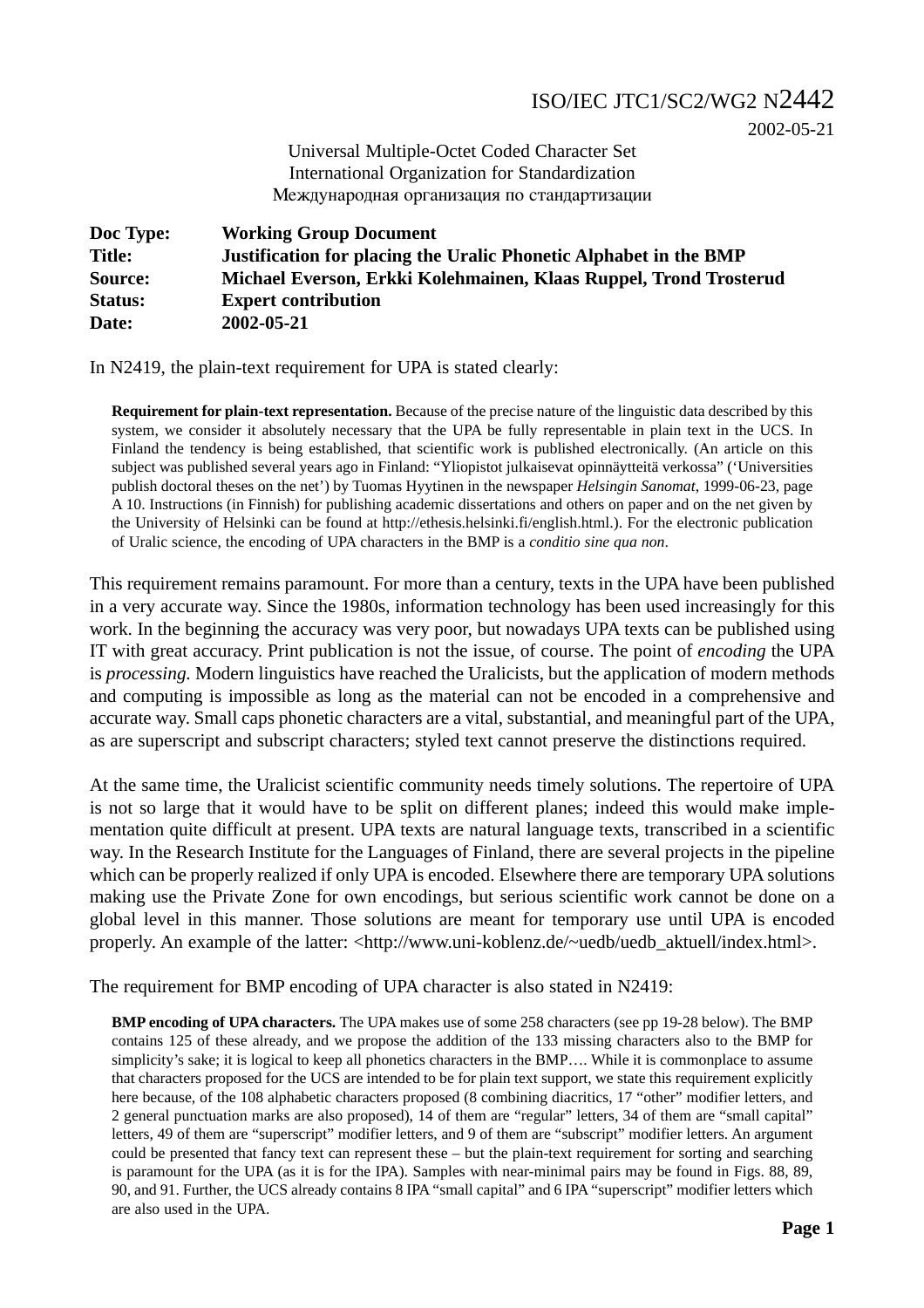It has been suggested that the small capital, superscript, and subscript UPA characters be encoded in the SMP instead of the BMP, but the arguments presented for preferring the SMP are not convincing, and work to the detriment of early implementation of these characters. Basically, the argument is that these characters are analogous to the mathematic alphabets which were placed in the SMP to "prevent people from misusing the characters for styled text". But the UPA characters are ordinary Latin letters, *intended* to be used in running text to write *words*, while the mathematical characters are *not*. Encoding and implementation of the UPA is needed *now* for serious scientific work. It would be a pity if this task would be made more difficult because of the assumed possibility that someone would use these encoded characters for some other purpose.

Here are some further arguments against encoding any UPA characters in the SMP and all of them in the BMP:

- 1. There are already small capital letters, subscripts, and supersripts in the BMP (used for *phonetic* purposes) and no one is making such misuse of *them*.
- 2. The proposal to encode in the SMP begs the question, without proof, as to why would anyone go to the trouble of making such substitutions just to produce text (without any particular processing requirements) when *everyone* already has wordprocessors which subscript, superscript, and small-capitalize the regular alphabet far more easily.
- 3. Unlike the mathematical alphabet letters, the UPA characters are not neatly laid out in alphabetical order making it easy to find and input them.
- 4. Unlike mathematical alphabet letters, which are used singly or in pairs or triplets with numbers and symbols and all kinds of special formatting, UPA letters are used, and are expected to be used, as *ordinary* Latin letters forming *words* in *ordinary* Latin text.
- 5. Putting UPA characters in the SMP would inconvenience (greatly) the primary user group, and would not deter people *really* wanting to misuse the characters in any way. SMP implementation is at its infancy and input, font encoding, and other aspects of processing are *not* at all widely implemented on any platform at present.
- 6. It is our view that all letters belonging to the Latin alphabet intended for use to represent natural language (whether in phonetic notation or not) should be encoded in the BMP. A block of Latin phonetic characters was roadmapped for, intended for these UPA characters as well as others. No artificial distinction between "styled clones" and other kinds of letters should be entertained so as to divide the UPA and force an artificial and unnecessary separation of these letters between two coded planes in the UCS.

Feedback on N2419 suggested that some Greek and Cyrillic charcters used in the UPA should be placed in the Phonetic Extensions block rather than in the Greek and Cyrillic blocks. We give below a proposed reorganization.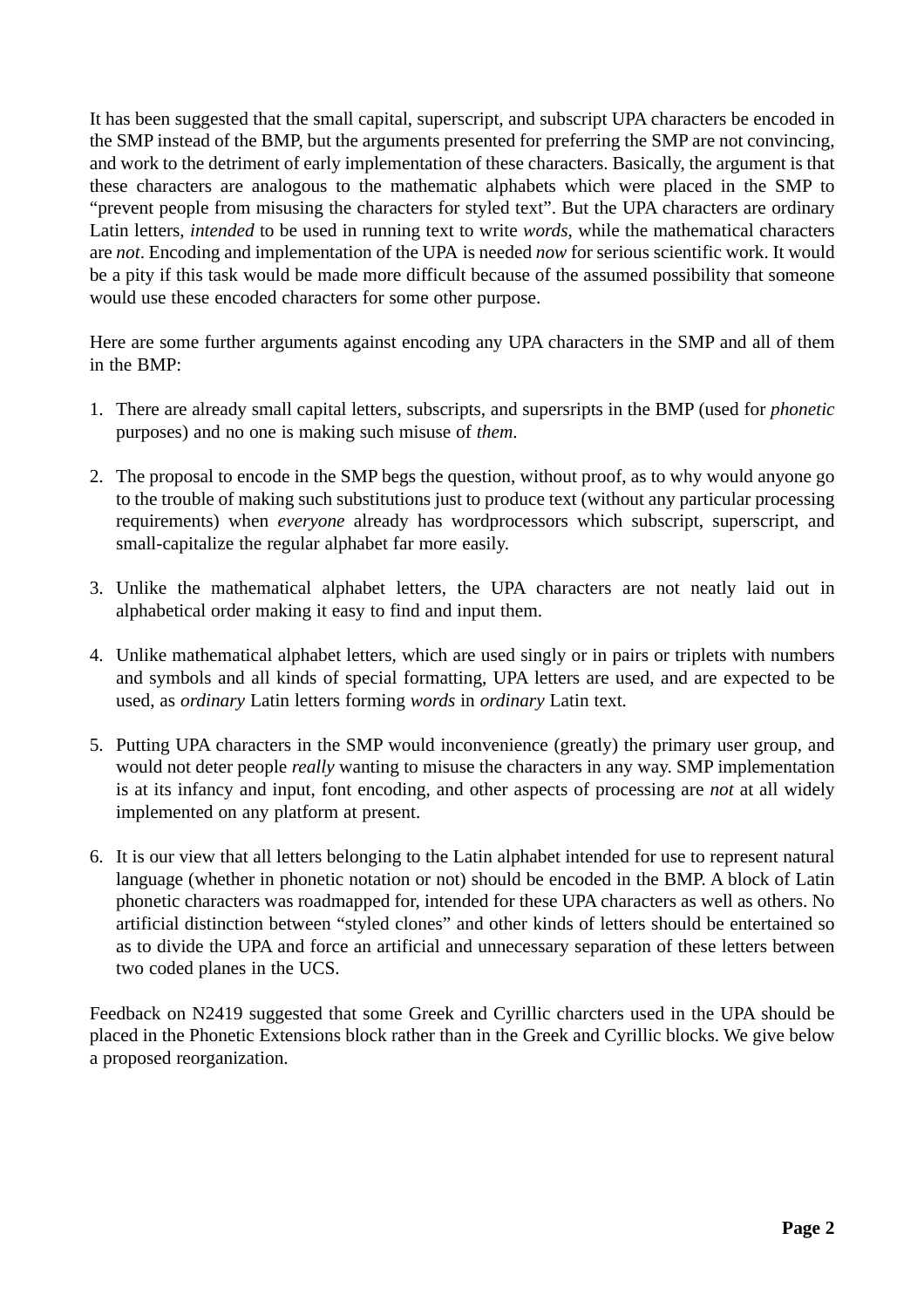### **Annex A. Proposed character names**

#### **Modifier letters**

| 02EF | MODIFIER LETTER LOW DOWN ARROWHEAD         |
|------|--------------------------------------------|
| 02F0 | MODIFIER LETTER LOW UP ARROWHEAD           |
| 02F1 | MODIFIER LETTER LOW LEFT ARROWHEAD         |
| 02F2 | MODIFIER LETTER LOW RIGHT ARROWHEAD        |
| 02F3 | MODIFIER LETTER LOW RING                   |
| 02F4 | MODIFIER LETTER MIDDLE GRAVE ACCENT        |
| 02F5 | MODIFIER LETTER MIDDLE DOUBLE GRAVE ACCENT |
| 02F6 | MODIFIER LETTER MIDDLE DOUBLE ACUTE ACCENT |
| 02F7 | MODIFIER LETTER LOW TILDE                  |
| 02F8 | MODIFIER LETTER RAISED COLON               |
| 02F9 | MODIFIER LETTER BEGIN HIGH TONE            |
| 02FA | MODIFIER LETTER END HIGH TONE              |
| 02FB | MODIFIER LETTER BEGIN LOW TONE             |
| 02FC | MODIFIER LETTER END LOW TONE               |
| 02FD | MODIFIER LETTER SHELF                      |
| 02FE | <b>MODIFIER LETTER OPEN SHELF</b>          |
| 02FF | MODIFIER LETTER LOW LEFT ARROW             |

### **Combining diacritical marks**

- 0350 COMBINING RIGHT ARROWHEAD ABOVE
- 0351 COMBINING LEFT HALF RING ABOVE
- 0352 COMBINING FERMATA
- 0353 COMBINING X BELOW
- 0354 COMBINING LEFT ARROWHEAD BELOW
- 0355 COMBINING RIGHT ARROWHEAD BELOW
- 0356 COMBINING RIGHT ARROWHEAD AND UP ARROWHEAD BELOW

#### **Latin letters**

- 1D00 LATIN LETTER SMALL CAPITAL A
- 1D01 LATIN LETTER SMALL CAPITAL AE
- 1D02 LATIN SMALL LETTER TURNED AE
- glyph can also have sideways orientation
- 1D03 LATIN LETTER SMALL CAPITAL BARRED B
- 1D04 LATIN LETTER SMALL CAPITAL C
- 1D05 LATIN LETTER SMALL CAPITAL D
- 1D06 LATIN LETTER SMALL CAPITAL ETH
- 1D07 LATIN LETTER SMALL CAPITAL E
- 1D08 LATIN SMALL LETTER TURNED OPEN E
- 1D09 LATIN SMALL LETTER TURNED I
- 1D0A LATIN LETTER SMALL CAPITAL J
- 1D0B LATIN LETTER SMALL CAPITAL K
- 1D0C LATIN LETTER SMALL CAPITAL L WITH STROKE
- 1D0D LATIN LETTER SMALL CAPITAL M
- 1D0E LATIN LETTER SMALL CAPITAL REVERSED N
- 1D0F LATIN LETTER SMALL CAPITAL O
- 1D10 LATIN LETTER SMALL CAPITAL OPEN O
- 1D11 LATIN SMALL LETTER SIDEWAYS O
- 1D12 LATIN SMALL LETTER SIDEWAYS OPEN O
- 1D13 LATIN SMALL LETTER SIDEWAYS O WITH STROKE
- 1D14 LATIN SMALL LETTER TURNED OE
- glyph can also have sideways orientation
- 1D15 LATIN LETTER SMALL CAPITAL OU
- 1D16 LATIN SMALL LETTER TOP HALF O
- 1D17 LATIN SMALL LETTER BOTTOM HALF O
- 1D18 LATIN LETTER SMALL CAPITAL P
	- represents a semi-voiced [p]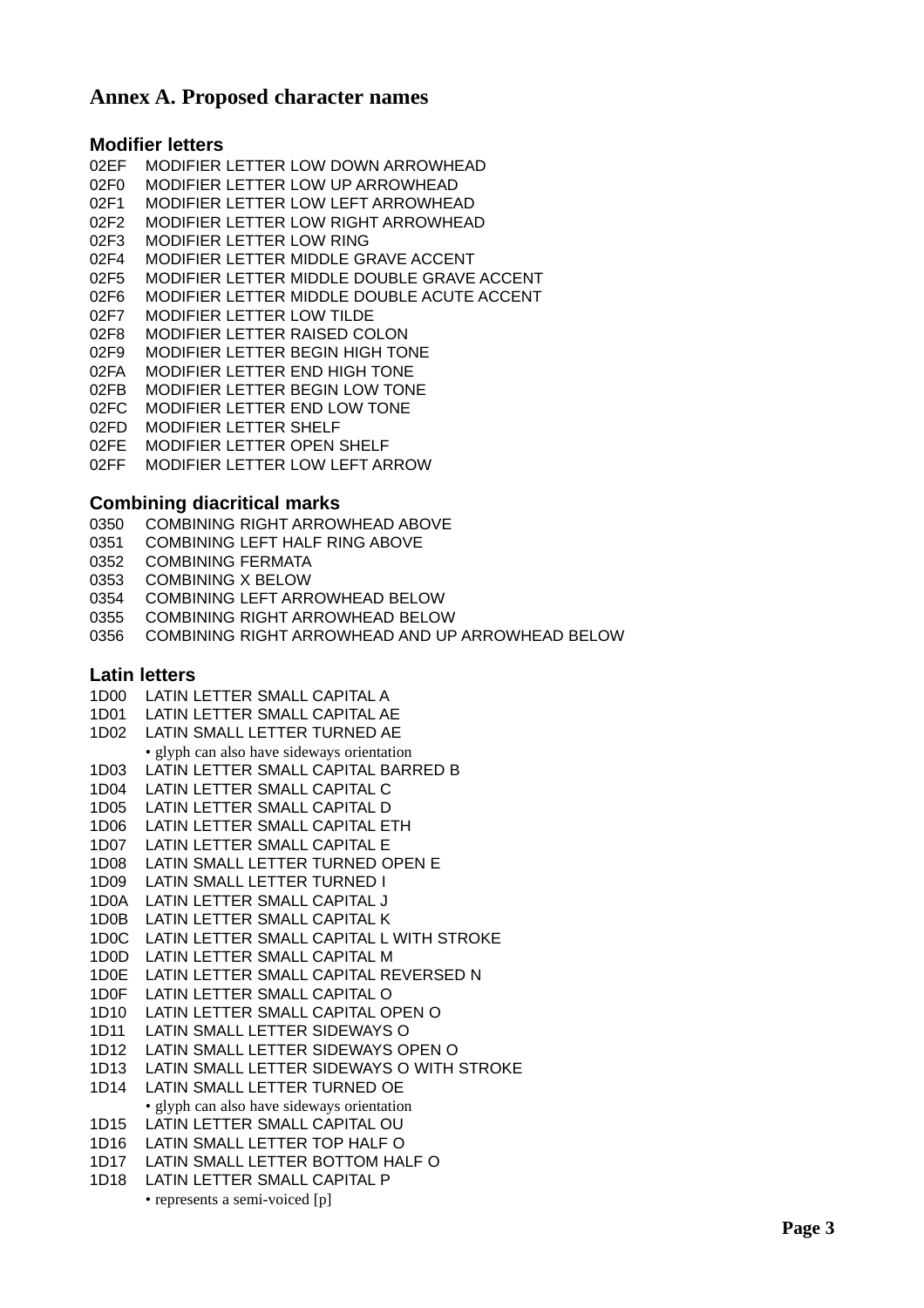- 1D19 LATIN LETTER SMALL CAPITAL REVERSED R
- 1D1A LATIN LETTER SMALL CAPITAL TURNED R
- 1D1B LATIN LETTER SMALL CAPITAL T
- 1D1C LATIN LETTER SMALL CAPITAL U
- 1D1D LATIN SMALL LETTER SIDEWAYS U
- 1D1E LATIN SMALL LETTER SIDEWAYS DIAERESIZED U
- glyph can also have turned orientation 1D1F LATIN SMALL LETTER SIDEWAYS TURNED M
- 1D20 LATIN LETTER SMALL CAPITAL V
- 1D21 LATIN LETTER SMALL CAPITAL W
- 1D22 LATIN LETTER SMALL CAPITAL Z
- 1D23 LATIN LETTER SMALL CAPITAL EZH
- 1D24 LATIN LETTER VOICED LARYNGEAL SPIRANT
- 1D25 LATIN LETTER AIN

#### **Greek letters**

- 1D26 GREEK LETTER SMALL CAPITAL GAMMA
- 1D27 GREEK LETTER SMALL CAPITAL LAMDA
- 1D28 GREEK LETTER SMALL CAPITAL PI
- 1D29 GREEK LETTER SMALL CAPITAL RHO • represents a voiceless uvular trill
- 1D2A GREEK LETTER SMALL CAPITAL PSI

### **Cyrillic letter**

1D2B CYRILLIC LETTER SMALL CAPITAL EL • in italic style, the glyph is obliqued, not italicized

#### **Latin modifier letters**

1D2C MODIFIER LETTER CAPITAL A 1D2D MODIFIER LETTER CAPITAL AE 1D2E MODIFIER LETTER CAPITAL B 1D2F MODIFIER LETTER CAPITAL BARRED B 1D30 MODIFIER LETTER CAPITAL D 1D31 MODIFIER LETTER CAPITAL E 1D32 MODIFIER LETTER CAPITAL REVERSED E 1D33 MODIFIER LETTER CAPITAL G 1D34 MODIFIER LETTER CAPITAL H 1D35 MODIFIER LETTER CAPITAL I 1D36 MODIFIER LETTER CAPITAL J 1D37 MODIFIER LETTER CAPITAL K 1D38 MODIFIER LETTER CAPITAL L 1D39 MODIFIER LETTER CAPITAL M 1D3A MODIFIER LETTER CAPITAL N 1D3B MODIFIER LETTER CAPITAL REVERSED N 1D3C MODIFIER LETTER CAPITAL O 1D3D MODIFIER LETTER CAPITAL OU 1D3E MODIFIER LETTER CAPITAL P 1D3F MODIFIER LETTER CAPITAL R 1D40 MODIFIER LETTER CAPITAL T 1D41 MODIFIER LETTER CAPITAL U 1D42 MODIFIER LETTER CAPITAL W 1D43 MODIFIER LETTER SMALL A 1D44 MODIFIER LETTER SMALL TURNED A 1D45 MODIFIER LETTER SMALL ALPHA 1D46 MODIFIER LETTER SMALL TURNED AE 1D47 MODIFIER LETTER SMALL B 1D48 MODIFIER LETTER SMALL D 1D49 MODIFIER LETTER SMALL E 1D4A MODIFIER LETTER SMALL SCHWA 1D4B MODIFIER LETTER SMALL OPEN E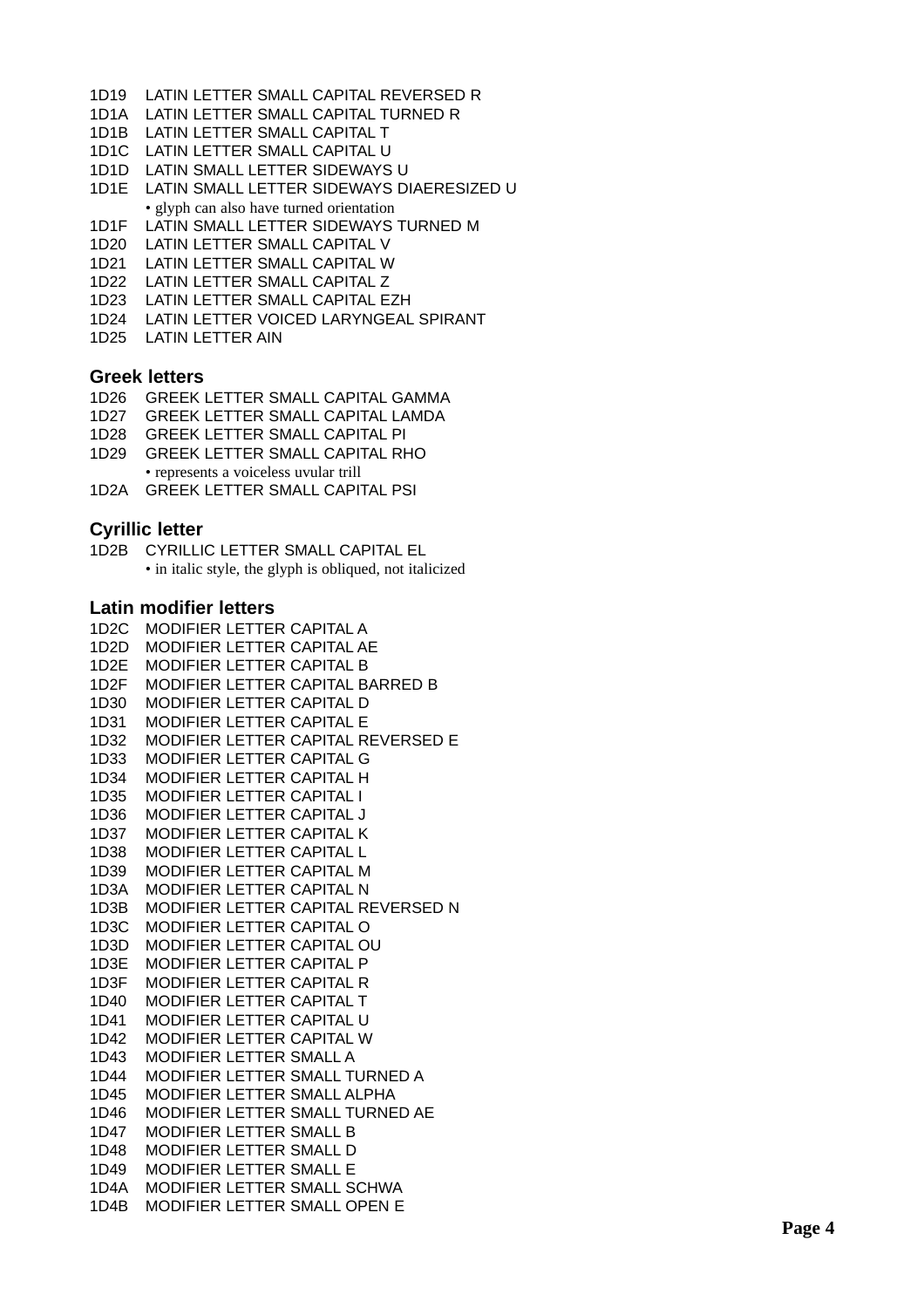1D4C MODIFIER LETTER SMALL TURNED OPEN E 1D4D MODIFIER LETTER SMALL G 1D4E MODIFIER LETTER SMALL TURNED I 1D4F MODIFIER LETTER SMALL K 1D50 MODIFIER LETTER SMALL M 1D51 MODIFIER LETTER SMALL ENG 1D52 MODIFIER LETTER SMALL O 1D53 MODIFIER LETTER SMALL OPEN O 1D54 MODIFIER LETTER SMALL TOP HALF O 1D55 MODIFIER LETTER SMALL BOTTOM HALF O 1D56 MODIFIER LETTER SMALL P 1D57 MODIFIER LETTER SMALL T 1D58 MODIFIER LETTER SMALL U 1D59 MODIFIER LETTER SMALL SIDEWAYS U 1D5A MODIFIER LETTER SMALL TURNED M 1D5B MODIFIER LETTER SMALL V 1D5C MODIFIER LETTER SMALL AIN

#### **Greek modifier letters**

1D5D MODIFIER LETTER SMALL BETA 1D5E MODIFIER LETTER SMALL GREEK GAMMA 1D5F MODIFIER LETTER SMALL DELTA 1D60 MODIFIER LETTER SMALL GREEK PHI 1D61 MODIFIER LETTER SMALL CHI

#### **Latin subscript letters**

1D62 LATIN SUBSCRIPT SMALL LETTER I 1D63 LATIN SUBSCRIPT SMALL LETTER R 1D64 LATIN SUBSCRIPT SMALL LETTER U 1D65 LATIN SUBSCRIPT SMALL LETTER V

#### **Greek subscript letters**

1D66 GREEK SUBSCRIPT SMALL LETTER BETA 1D67 GREEK SUBSCRIPT SMALL LETTER GAMMA 1D68 GREEK SUBSCRIPT SMALL LETTER RHO 1D69 GREEK SUBSCRIPT SMALL LETTER PHI 1D6A GREEK SUBSCRIPT SMALL LETTER CHI

#### **General punctuation**

2053 SWUNG DASH 2054 INVERTED UNDERTIE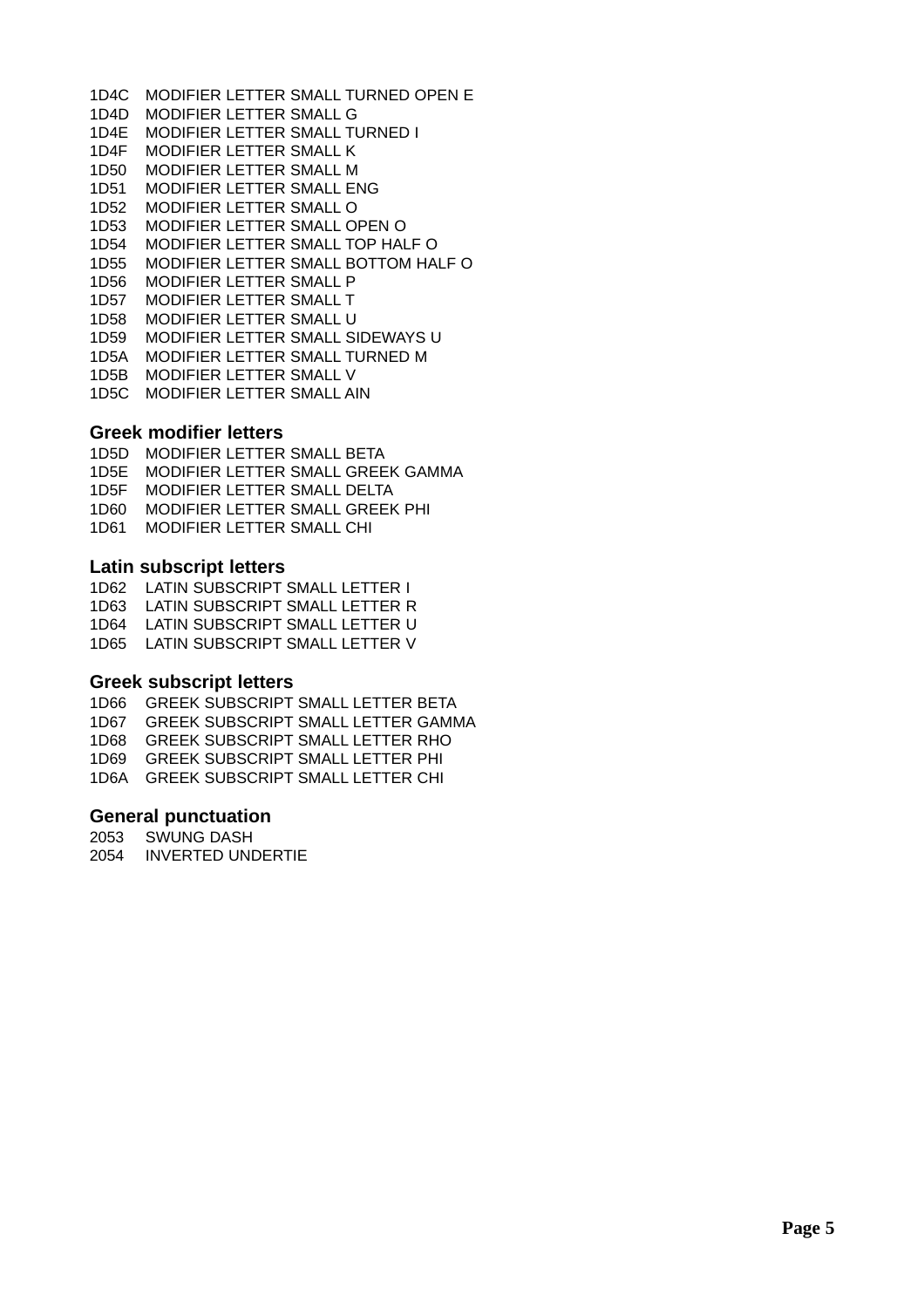|                         | 02B                      | 02C                       | 02D                   | 02E                      | 02F           |
|-------------------------|--------------------------|---------------------------|-----------------------|--------------------------|---------------|
| $\pmb{0}$               | $\mathbf h$              | $\boldsymbol{\mathsf{P}}$ | $\frac{1}{\lambda}$   | $\pmb{V}$                | $\land$       |
| $\mathbf{1}$            | $\mathbf{h}$             | $\mathbf{S}$              | Y                     | $\mathbf{l}$             | $\lt$         |
| $\overline{\mathbf{c}}$ | j                        | $\lt$                     | $\mathbf{z}$          | S                        | $\geq$        |
| $\mathsf 3$             | r                        | $\geq$                    | $\epsilon$            | $\mathbf X$              | $\mathbf{o}$  |
| $\overline{\mathbf{4}}$ | $\mathbf{I}$             | $\Lambda$                 | Ŧ,                    | $\boldsymbol{\Omega}$    |               |
| 5                       | $\mathbf{J}$             | V                         | T                     | 1                        | 、             |
| $\overline{6}$          | ${\bf R}$                | ↖                         | $\ddot{}$             | 1                        | n             |
| $\overline{7}$          | W                        |                           |                       | $\mathsf{I}$             |               |
| 8                       | y                        | $\mathbf{I}$              |                       | $\mathsf 1$              |               |
| 9                       | $\overline{\phantom{a}}$ |                           |                       | $\overline{\phantom{a}}$ | $\mathsf{r}$  |
| $\overline{A}$          | $\prime$                 | ↗                         | $\mathbf{o}$          | $\mathbf{L}$             | $\mathbf{I}$  |
| $\overline{B}$          | $\blacklozenge$          |                           | $\epsilon$            | F                        | L             |
| $\mathsf C$             | ,                        | $\overline{\mathbf{I}}$   |                       | V                        | $\frac{1}{2}$ |
| D                       | $\blacklozenge$          |                           | $\boldsymbol{\prime}$ | =                        |               |
| E                       | $\mathbf{z}$             |                           |                       | ,,                       |               |
| F                       | $\epsilon$               |                           | ×                     | $\checkmark$             | $\leftarrow$  |

# **Row 02: SPACING MODIFIER LETTERS**

 $G = 00$  $P = 00$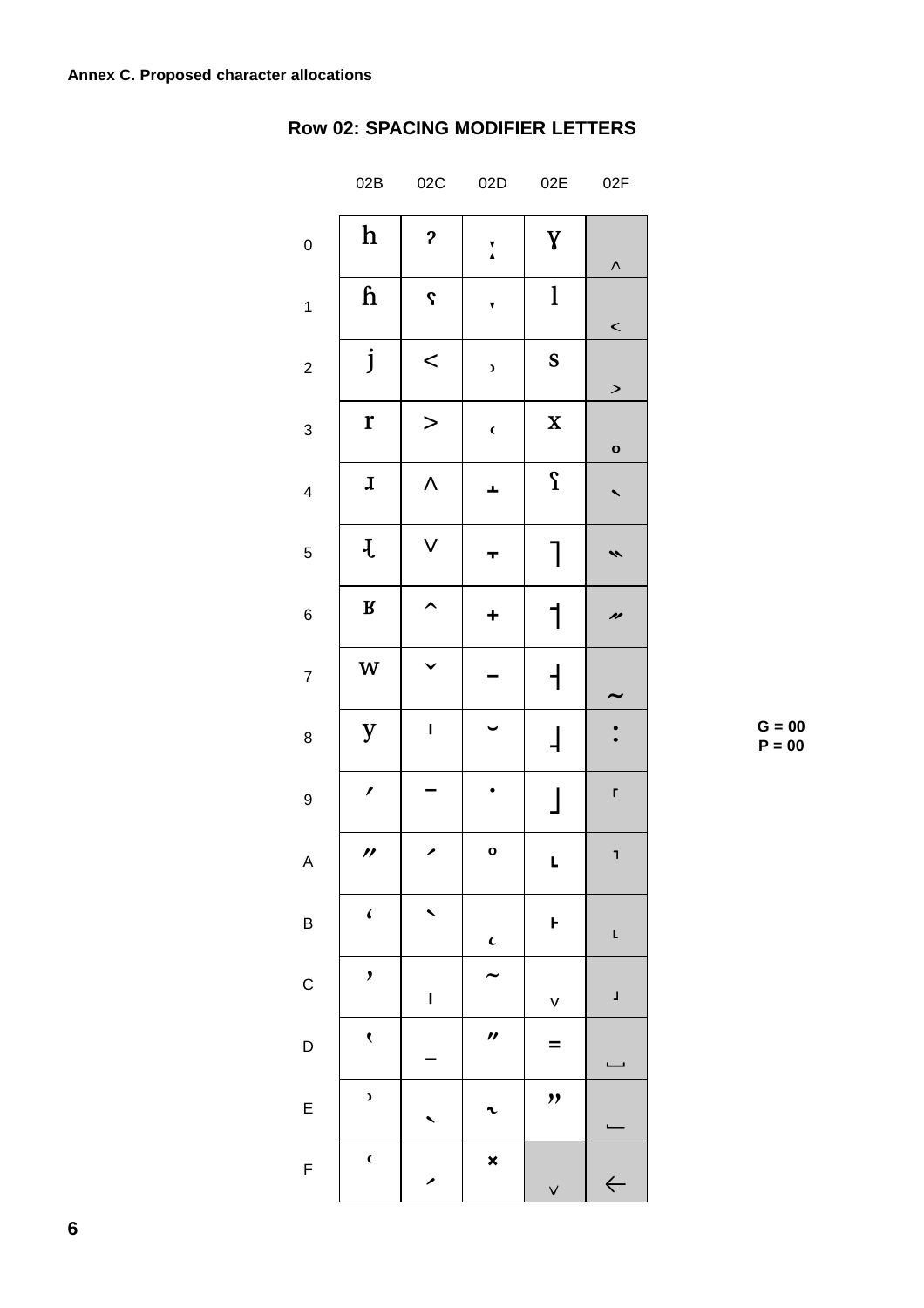|                         | 030                       | 031                         | 032            | 033                      | 034                         | 035            | 036                                       |
|-------------------------|---------------------------|-----------------------------|----------------|--------------------------|-----------------------------|----------------|-------------------------------------------|
| $\pmb{0}$               | ે                         | $\sum_{i=1}^{n}$            | $\overline{Q}$ | $\bigcirc$               | $\hat{\mathcal{O}}$         | ै              | $\bigcirc$                                |
| $\mathbf{1}$            | $\acute{\circ}$           | ି                           | $\overline{Q}$ | $\subseteq$              | $\acute{\phi}$              | ဴ              | $\bigcirc$                                |
| $\overline{\mathbf{c}}$ | Ô                         | $\mathcal{S}_{\mathcal{C}}$ | $\overline{Q}$ | $\subseteq$              | $\tilde{\odot}$             | $\hat{\circ}$  | $\subseteq$                               |
| 3                       | $\tilde{\circ}$           | $\hat{\circ}$               | $\overline{Q}$ | $\subseteq$              | $\mathcal{E}_{\mathcal{C}}$ | $\mathbb{Q}$   | $\overset{a}{\circ}$                      |
| $\overline{\mathbf{4}}$ | $\bigcirc$                | $\mathcal{S}_{\mathcal{C}}$ | $\mathbb{Q}$   | $\odot$                  | $\ddot{\circ}$              | $\overline{Q}$ | $\overset{e}{\circ}$                      |
| $\mathbf 5$             | $\overline{\odot}$        | $\mathcal{L}_{\mathcal{C}}$ | $\mathcal{Q}$  | $\ominus$                | $\overline{Q}$              | $\mathbb{Q}$   | $\frac{1}{\mathbb{O}}$                    |
| 6                       | ଁ                         | $\overline{Q}$              | $\overline{C}$ | $\ominus$                | ්                           | $\mathbb{Q}$   | $\begin{matrix} 0 \\ 0 \end{matrix}$      |
| $\overline{7}$          | $\dot{\circ}$             | $\overline{Q}$              | $\overline{S}$ | Ø                        | $\mathbf{Q}$                | $\bigcirc$     | $\overset{\mathsf{U}}{\circlearrowright}$ |
| 8                       | $\ddot{\circ}$            | $\mathsf{Q}$                | $\overline{Q}$ | $\phi$                   | $\bigcirc$                  |                | $\overset{C}{\circ}$                      |
| 9                       | $\stackrel{2}{\circ}$     | ု                           | $\bigcirc$     | $\mathcal{Q}$            | $\mathbb{Q}$                |                | $\overset{d}{\circ}$                      |
| Α                       | $\stackrel{\circ}{\circ}$ | $\bar{\circ}$               | $\bigcirc$     | $\bigcirc$               | $\tilde{\circ}$             |                | $\prod_{i=1}^n$<br>$\mathbb{Q}$           |
| B                       | $\ddot{\circ}$            | $\overrightarrow{C}$        | $\mathbb Q$    | $\bigcirc$               | $\overline{\tilde{\circ}}$  |                | $\frac{m}{\circlearrowleft}$              |
| $\mathsf{C}$            | $\check{\circ}$           | $\overline{Q}$              | $\bigcirc$     | $\tilde{Q}$              | $\tilde{c}$                 |                | $\overset{r}{\circ}$                      |
| D                       | $\frac{1}{\sqrt{2}}$      | $\overline{Q}$              | $\hat{\times}$ | $\overline{\mathcal{L}}$ | $\bigcirc$                  |                | $\overset{t}{\circ}$                      |
| E                       | $\bigcirc$                | $\overline{Q}$              | $\bigcirc$     | $\frac{1}{\sqrt{2}}$     | $\bigcirc$                  |                | $\bigodot^{\mathbf{V}}$                   |
| F                       | $\ddot{\circ}$            | $\mathsf{Q}$                | $\mathbb{Q}$   | $\overline{\circ}$       |                             |                | $\overset{\mathbf{X}}{\circlearrowright}$ |

# **Row 03: COMBINING DIACRITICAL MARKS**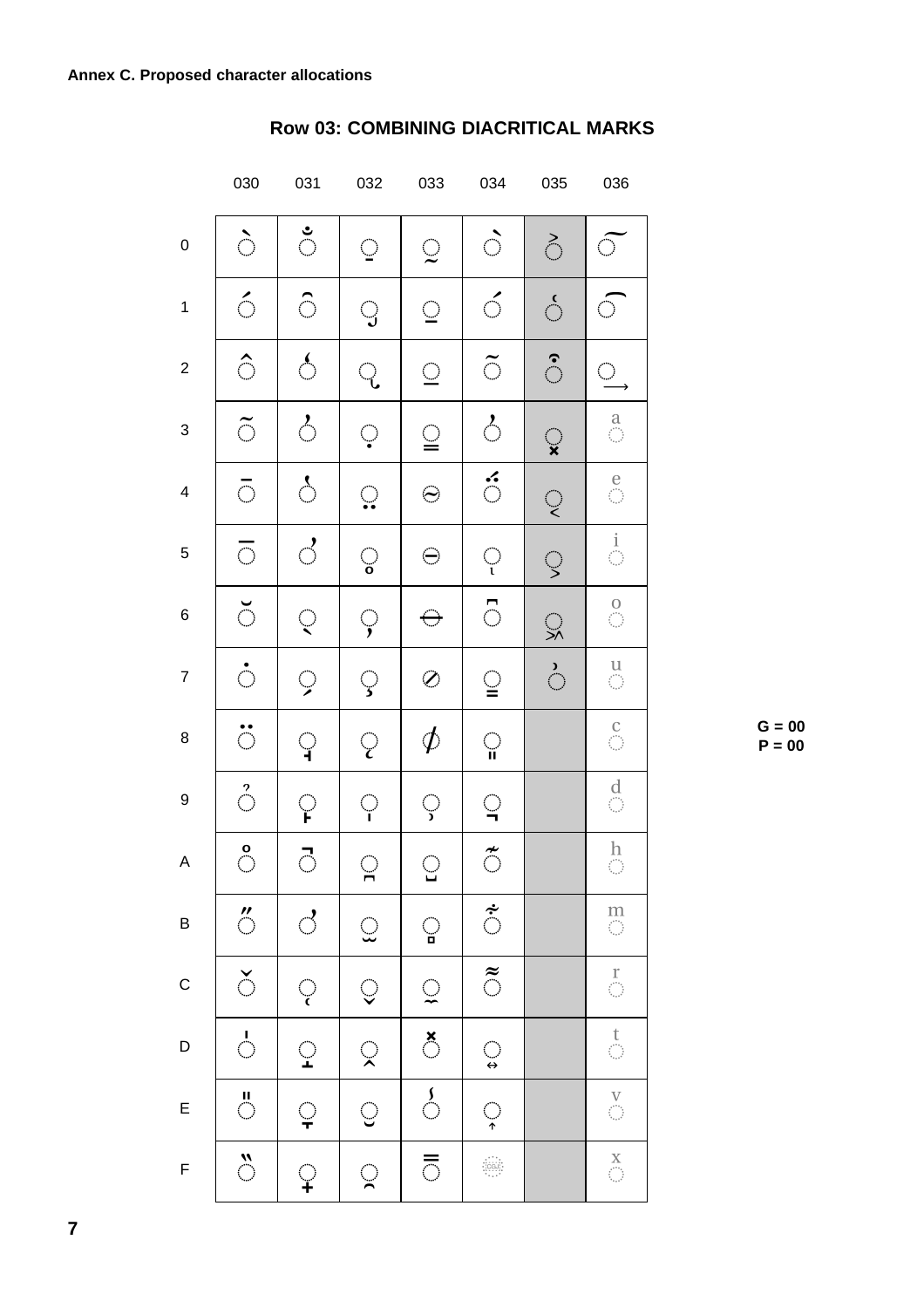|                         | 1D <sub>0</sub> | 1D1                        | 1D2                        | 1D3                   | 1D4                       | 1D <sub>5</sub>     | 1D <sub>6</sub> | 1D7 |
|-------------------------|-----------------|----------------------------|----------------------------|-----------------------|---------------------------|---------------------|-----------------|-----|
| $\pmb{0}$               | $\mathbf{A}$    | $\bigcirc$                 | $\boldsymbol{\mathrm{V}}$  | D                     | T                         | m                   | $\varphi$       |     |
| $\mathbf{1}$            | Æ               | $\bigcirc$                 | W                          | ${\bf E}$             | $\mathbf U$               | ŋ                   | $\pmb{\chi}$    |     |
| $\overline{c}$          | $\mathbf{R}$    | $\bigcirc$                 | Z                          | ${\bf E}$             | W                         | $\mathbf 0$         | $\mathbf{i}$    |     |
| $\mathfrak{S}$          | $\bf{B}$        | Ø                          | $\overline{\mathcal{S}}$   | G                     | $\mathbf a$               | $\mathbf{C}$        | $\mathbf r$     |     |
| $\overline{\mathbf{4}}$ | $\mathsf C$     | $\boldsymbol{\mathsf{30}}$ | $\mathfrak{z}$             | $H_{\rm}$             | $\bf{B}$                  | $\Omega$            | $\mathbf u$     |     |
| $\sqrt{5}$              | D               | $\boldsymbol{\beta}$       | $\boldsymbol{\mathcal{X}}$ | $\bf{I}$              | $\mathbf a$               | $\cup$              | $\mathbf{V}$    |     |
| $\,6$                   | Đ               | $\Omega$                   | $\Gamma$                   | J                     | $\boldsymbol{\mathit{x}}$ | $\, {\bf p}$        | $\beta$         |     |
| $\boldsymbol{7}$        | E               | $\cup$                     | $\Lambda$                  | $\mathbf K$           | $\mathbf b$               | $\mathbf t$         | $\gamma$        |     |
| 8                       | 3               | $\mathbf{P}$               | $\Pi$                      | L                     | $\mathbf d$               | $\mathbf u$         | Q               |     |
| $\boldsymbol{9}$        | İ.              | $\mathbf R$                | $\mathbf{P}$               | M                     | $\mathbf e$               | $\Box$              | $\varphi$       |     |
| A                       | J               | $\mathbf B$                | $\Psi$                     | ${\bf N}$             | $\Theta$                  | $\mathbf u$         | $\chi$          |     |
| B                       | $\bf K$         | $\mathbf T$                | Л                          | $\mathbf N$           | $\pmb{\varepsilon}$       | $\mathbf V$         |                 |     |
| $\mathsf C$             | Ł               | $\mathbf U$                | $\boldsymbol{A}$           | $\mathbf{O}$          | 3                         | $\pmb{\mathcal{R}}$ |                 |     |
| D                       | M               | $\overline{\phantom{0}}$   | Æ                          | $\boldsymbol{\delta}$ | g                         | $\beta$             |                 |     |
| E                       | $\mathbf N$     | $\ddot{\mathbf{u}}$        | B                          | $\mathbf P$           | Ţ                         | $\gamma$            |                 |     |
| $\mathsf F$             | $\mathbf{O}$    | $\Box$                     | $\bf{B}$                   | $\mathbf R$           | $\bf k$                   | $\delta$            |                 |     |

# **Row 1D: PHONETIC EXTENSIONS**

 $G = 00$  $P = 00$